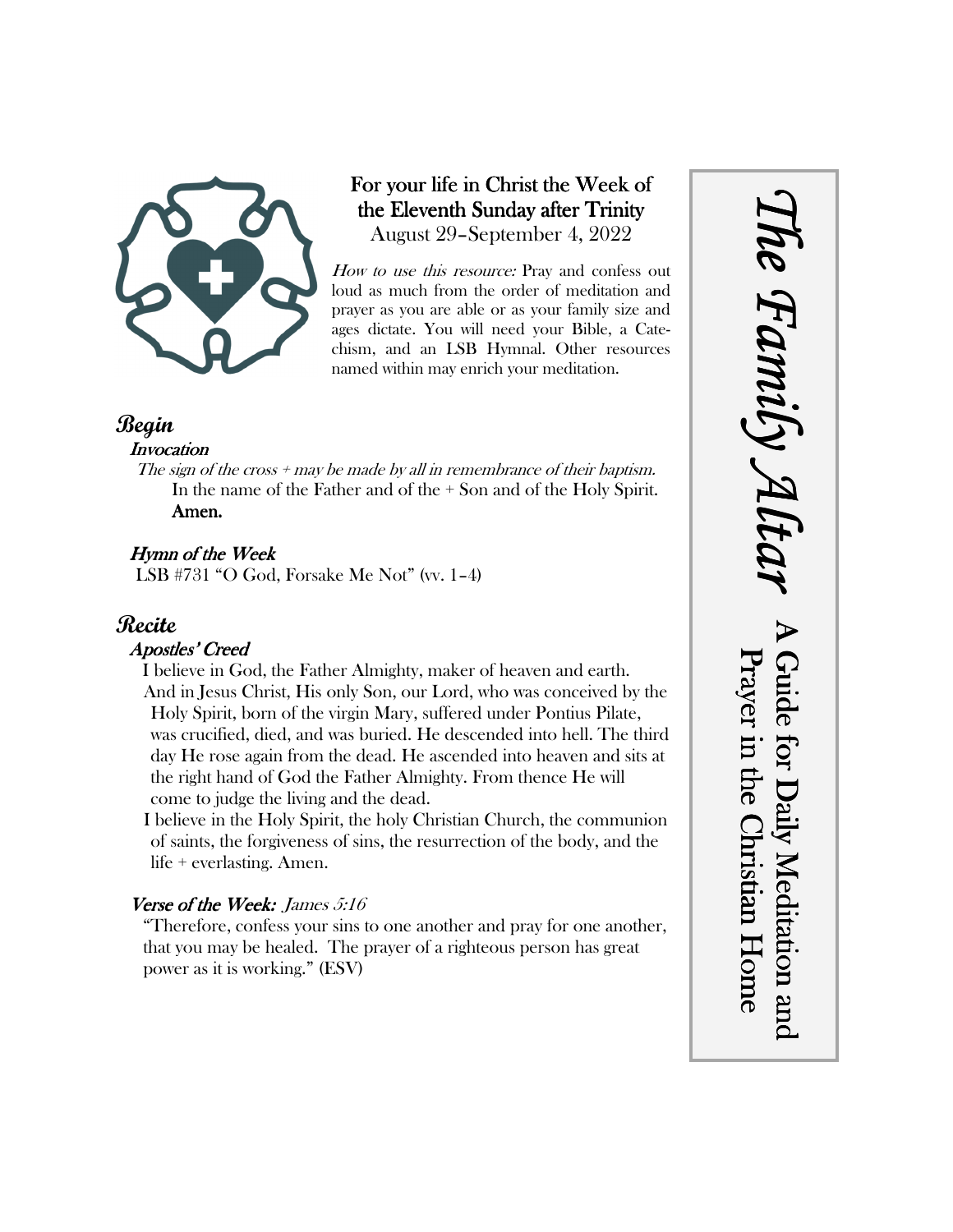# **Meditate**

| <b>Psalm:</b> 60-Day Psalm Schedule |  |
|-------------------------------------|--|
|-------------------------------------|--|

|                | Mon. | Tues. | Wed. | Thurs. | Fn. | Sat. | Sun.     |
|----------------|------|-------|------|--------|-----|------|----------|
| <b>Morning</b> | 136  | 38    | 140  | .42    | 144 | 147  | 148      |
| Evening        | 137  | 139   | 141  | 143    | 145 | 146  | 149, 150 |

## Daily Bible Stories

| Day             | <b>Week 52: New Testament Stories</b>               |  |  |  |
|-----------------|-----------------------------------------------------|--|--|--|
| Monday          | Your Sorrow Will Turn to Joy - John 16:16-23        |  |  |  |
| Tuesday         | Love and the Hatred of the World $-$ John $15:9-25$ |  |  |  |
| Wednesday       | The Comforter in Persecution - John 15:26-16:14     |  |  |  |
| <b>Thursday</b> | The Work of the Holy Spirit - John $16:5-15$        |  |  |  |
| Friday          | Ask and You Will Receive - John 16:23b-33           |  |  |  |
| Saturday        | Look Ahead to Sunday's Readings (see last page)     |  |  |  |
| Sunday          | <b>Attend Divine Service</b>                        |  |  |  |

# Daily Lectionary Readings

| <b>August 29</b> | 1 Kng 11:42–12:19, 2 Cor 7:1-16       |
|------------------|---------------------------------------|
| <b>August 30</b> | 1 Kng 12:20-13:5, 33-34, 2 Cor 8:1-24 |
|                  | 1 Kng 14:1-16:28                      |
| <b>August</b> 31 | 1 Kng 16:29-17:24, 2 Cor 9:1-15       |
|                  | $2$ Cor $10:1-13:13$                  |
| September 1      | 1 Kng $18:1-19$ , Eph $1:1-23$        |
| September 2      | 1 Kng $18:20-40$ , Eph $2:1-22$       |
| September 3      | 1 Kng $19:1-21$ , Eph $3:1-21$        |
|                  | 1 Kng 20:1-22:53                      |
| September 4      | 2 Kng 2:1-18, Eph 4:1-24              |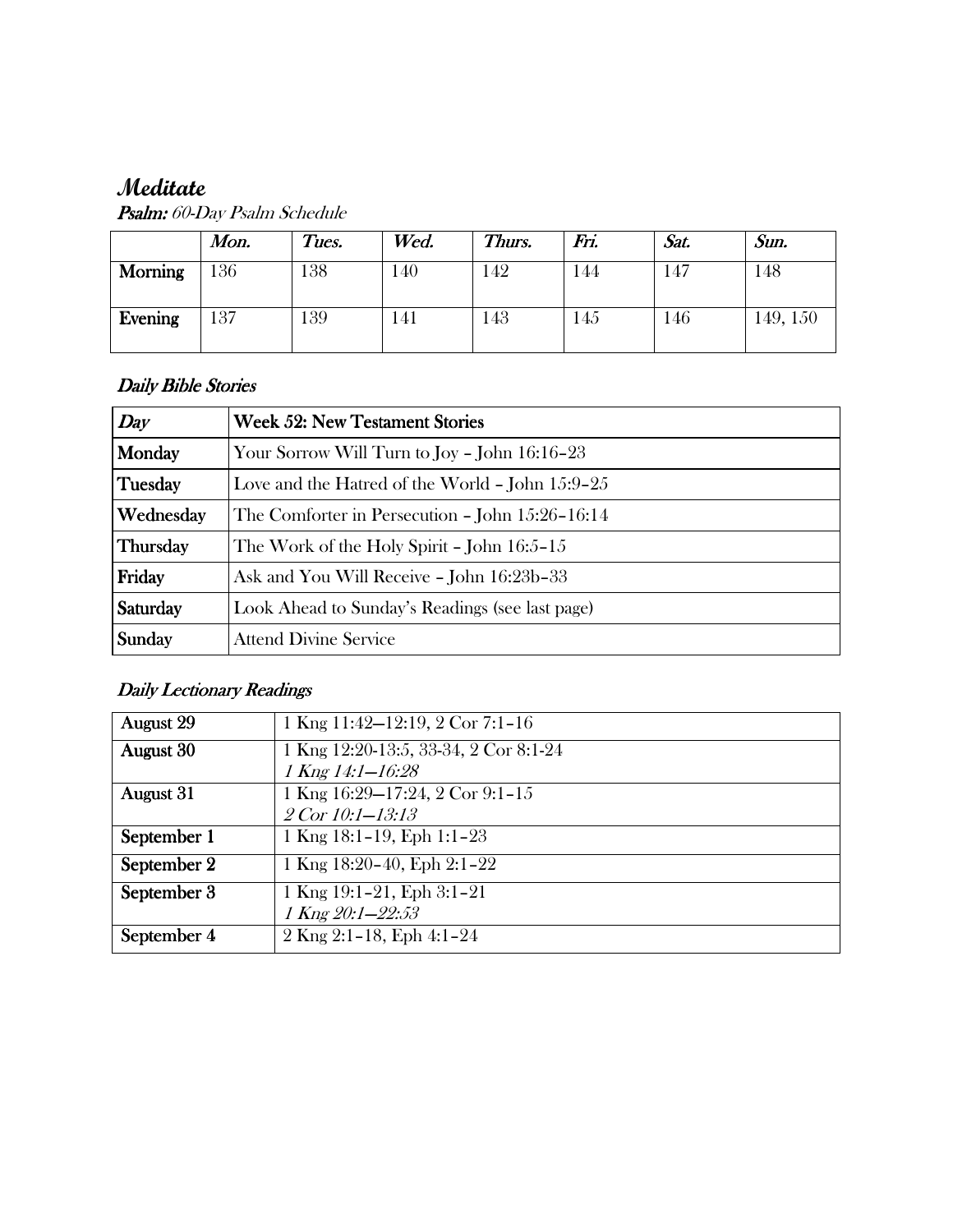# **Study**

## The Catechism

Participants may choose to study the catechism at their own pace or follow along with the selected portion of the catechism for the week.

#### Review Confession and the Office of the Keys See p. 16–17 of the Learn by Heart Catechism

# **Pray**

Kyrie

Lord, have mercy. Christ, have mercy. Lord, have mercy.



## Lord's Prayer

#### Collect for the Week:

Almighty and everlasting God, always more ready to hear than we to pray and to give more than we either desire or deserve, pour down upon us the abundance of Your mercy, forgiving those things of which our conscience is afraid and giving us those good things that we are not worthy to ask, except through the merits and mediation of Christ, our Lord, who lives and reigns with You and the Holy Spirit, one God, now and forever. Amen.

# Daily Themes for Prayer

 Monday: Monday: Pray for faith to live in the promises of Holy Baptism; for one's calling and daily work; for the unemployed; for the salvation and well-being of our neighbors; for schools, colleges, and seminaries; for good government and for peace. Tuesday: Pray for deliverance against temptation and evil; for the addicted and despairing, the tortured and oppressed; for those struggling with besetting sins. Wednesday: Pray for marriage and family, that husbands and wives, parents and children live in ordered harmony according to the Word of God; for parents who must raise children alone; for our communities and neighborhoods. **Thursday:** Pray for the Church and her pastors; for teachers, deacons, deaconesses, and other church workers; for missionaries and for all who serve the Church; for fruitful and salutary use of the blessed sacrament of Christ's body and blood. Friday: Pray for the preaching of the holy cross of our Lord Jesus Christ and for the spread of His knowledge throughout the whole world; for the persecuted and oppressed; for the sick and dying. **Saturday:** Pray for faithfulness to the end; for the renewal of those who are withering in the faith or have fallen away; for receptive hearts and minds to God's Word on the Lord's Day; for pastors and people as they prepare to administer and receive Christ's holy gifts. **Sunday:** Pray for the joy of the resurrection among us; for the fruit of faith nourished by the Word and Sacraments.

Morning or Evening Prayer from the Catechism